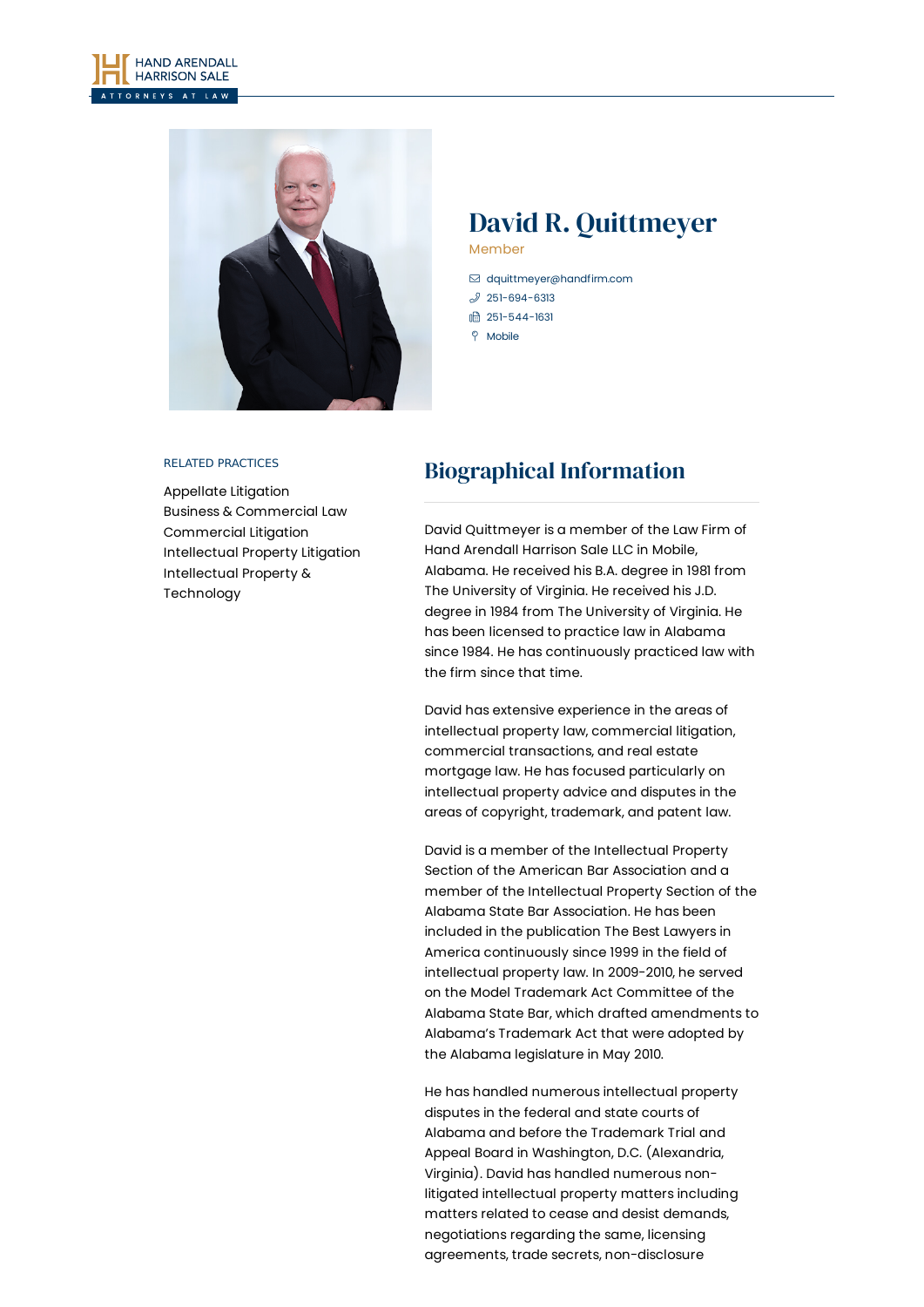agreements, co-existence agreements, and settlements. He has filed numerous applications with the United States Patent & Trademark Office and with the U.S. Copyright Office. He has testified as an expert witness in federal court regarding attorneys' fees in intellectual property matters. He is registered as a mediator with the Alabama Center for Dispute Resolution in the practice areas of Intellectual Property, Trademark, Copyright, and Commercial Litigation.

David has a broad range of experience in commercial and corporate matters. Particular areas of his practice include:

Corporate governance. David has advised corporate officers, directors, and shareholders on rights and obligations under Alabama law. He has handled numerous lawsuits involving shareholder oppression, corporate squeeze-outs, breach of fiduciary duty, and derivative claims. He was involved in two of the leading reported Alabama cases in this area: Fulton v. Callahan, 621 So. 2d 1235 (Ala. 1993); and Stallworth v. AmSouth Bank, 709 So. 2d 458 (1997).

Antitrust. David has experience in antitrust counseling and litigation, primarily involving issues under both state and federal law of pricing, distribution, and non-competition agreements. He has represented clients involved in investigations by the Department of Justice and the Federal Trade Commission.

## Admissions

- Alabama State Bar, 1984
- Supreme Court of Alabama
- U.S. District Court for the Southern District of Alabama
- U.S. District Court for the Middle District of Alabama
- U.S. District Court for the Northern District of Alabama
- U.S. Court of Appeals for the Eleventh Circuit
- U.S. Court of Appeals for the Second Circuit
- United States Supreme Court

## **Education**

- J.D., University of Virginia School of Law, 1984
- B.A., University of Virginia, with high distinction, 1981
- Edinburgh University, Scotland

## Additional Information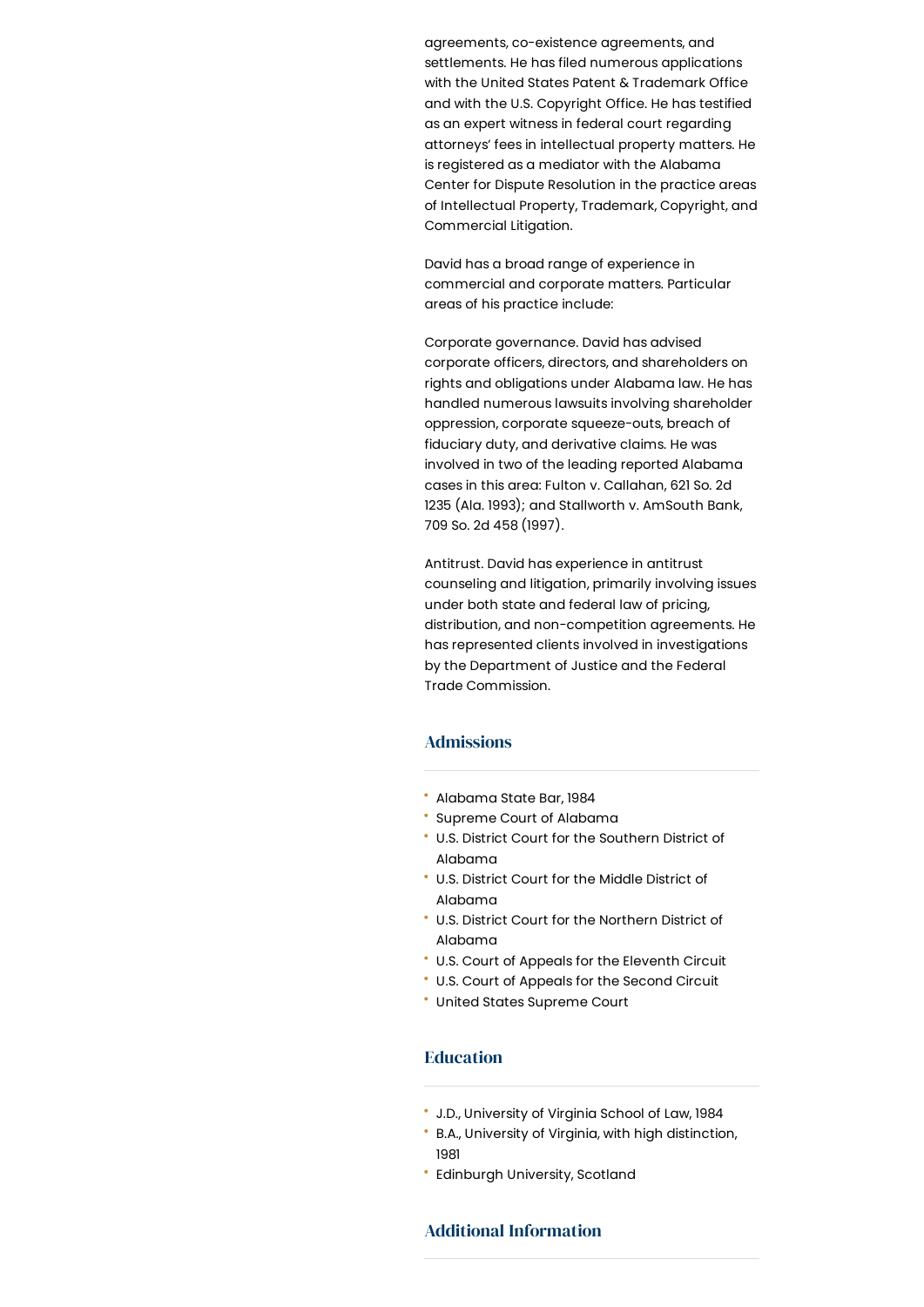#### Civic and Professional affiliations

- Administrative Law Judge and Fair Hearing Officer for the Alabama Health Planning and Development Agency. Appointed by Gov. Bob Riley in 2003. Dates of service: 2003—2007.
- Expert witness in the U.S. District Court for the Southern District of Alabama on the issue of attorney's fees: Denny Manufacturing Co., Inc. v. Drops & Props, Inc., Case No. 1:09-cv-0021409-KD- M (Judge Kristi DuBose).
- Mobile Bar Association, since 1984 (former Treasurer (1989) and member of Executive Committee)
- Alabama Bar Association, since 1984—Section member: Appellate Practice; Business Torts & Antitrust Law; Intellectual Property, Entertainment & Sports;
- American Bar Association-Section member: Intellectual Property Law;
- Alabama Law Institute: Model Trademark Act Committee (2009—2010);
- U.S. Department of Commerce, Certificate in International Trade Leadership Series (administered through the Mobile Chamber of Commerce, 2015).
- Trinity Episcopal Church, Mobile
	- Chancellor, Vestry Member, Senior Warden, Search Committee Chairman
- Episcopal Diocese of the Central Gulf Coast
	- Standing Committee (equivalent to Board of Directors), twice President
	- Ecclesiastical Court (2003—2006)
	- Wilmer Hall Children's Home: former member of Board of Trustees
	- Member, Commission on Prison Ministries
	- Murray House: former member of Board of Trustees
- Volunteer Mobile, Inc.; former member of Board of Directors.
- \* Mobile Symphony, Inc.: Former Board Chair; Current Chair, Artistic Committee
- Protestant Episcopal Church in the USA (national level)
	- National Budget Committee (2011—present)
	- Budgetary Funding Task Force (2009—2012)
	- Special Task Force on Leadership and Compensation (2015—2018)
	- Special Task Force on the Budgetary Process (2018—2021)
- University of Virginia Alumni Club, Mobile Chapter (since 1984)
- WHIL Public Radio Former Secretary and Board member

#### Publications/Speeches

- Contributor: How to Protect and Mine Your IP; Business Alabama, April 2015
- Foreclosure Procedures in Alabama; National Business Institute, December 2011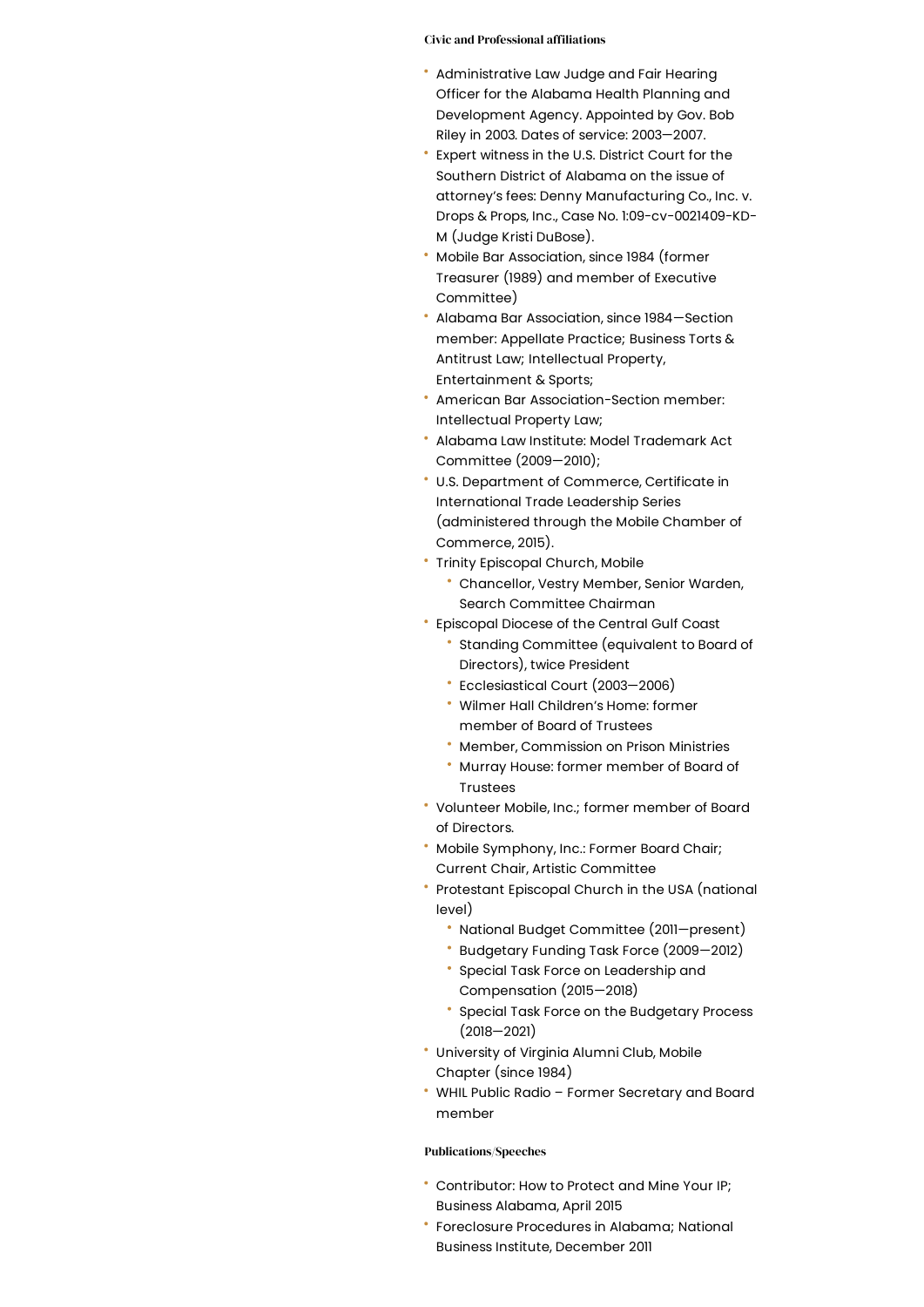- Ethical Considerations Related to Foreclosures in Alabama; National Business Institute, November 2009
- Judicial Foreclosure in Alabama; National Business Institute, November 2009
- Environmental Issues in Mortgage Foreclosures; Alabama Bar Institute, January 1992
- Large Scale Real Estate Auctions: A Legal Overview; Alabama Bar Institute, May 1991
- Foreclosure Techniques and Alternatives; Alabama Bar Institute, April 1990

#### Awards

- Martindale-Hubbell® rated AV-Preeminent®
- Best Lawyers in America (2001 to present) Commercial Litigation, Intellectual Property Law, Litigation – Patent
- IP Stars 2016—Trademark Law, Patent Law
- Who's Who Legal USA: Trademarks 2006
- Outstanding Lawyers of America—2003
- Mobile Bar Association, Certificate of Commendation—Pro Bono Work

### Representative Reported Cases

- Mueller v. Hartford Ins. Co., 475 So. 2d 554 (Ala. 1985) (summary judgment was affirmed in favor of insurance company client in an arson case);
- State Dept. Indus. Rel. v. NYCO, 513 So. 2d 650 (Ala. Civ. App.1989) (affirming trial court judgment for employer client in a workers compensation case);
- Tanner v. Church's Fried Chicken, 582 So. 2d 449 (Ala. 1991) (affirming summary judgment in favor of client corporate defendant, holding that the implied covenant of good faith and fair dealing in a contract does not provide an independent cause of action absent some other breach of the contract);
- Fulton v. Callahan, 621 So. 2d 1235 (Ala. 1993) (establishing elements and remedies for squeeze out and oppression in close corporations);
- Textron Financial Corp. v. Hayes, 619 So.2d 1363 (Ala.1993) (a spin-off of the Callahan case, limiting the right of a court-appointed receiver to avoid payment under a letter of credit)
- Stallworth v. AmSouth Bank, 709 So. 2d 458 (Ala. 1997) (affirming summary judgment for officer/director clients and establishing precedent regarding derivative and personal shareholder actions);
- Lucente v. IBM, 75 F. Supp. 2d 169 (S.D.N.Y. 1999); 117 F. Supp. 2d 336 (S.D.N.Y. 2000); 310 F.3d 243 (2d Cir. 2003) (employment and non-compete case).
- Bedsole v. Goodloe, 912 So. 2d 508 (Ala. 2005) (reversing injunction, thereby allowing client to pursue a personal shareholder action);